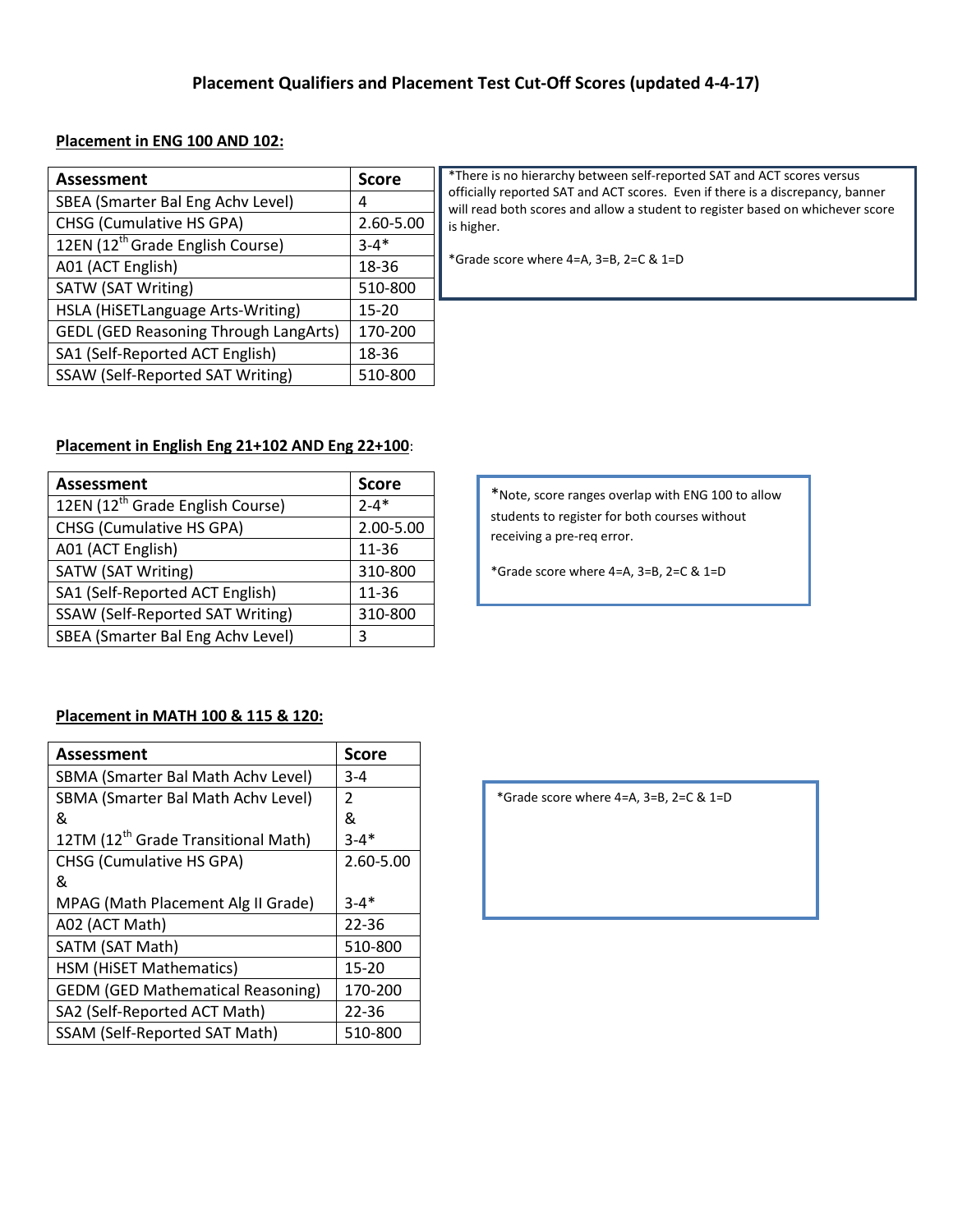### **Placement in Math 103:**

| Assessment                                | <b>Score</b> |
|-------------------------------------------|--------------|
| SBMA (Smarter Bal Math Achv Level)        | 4            |
| SBMA (Smarter Bal Math Achy Level)        | 3            |
| &                                         | &            |
| 12GM (12 <sup>th</sup> Grade Math Course) | $3 - 4*$     |
| <b>CHSG (Cumulative HS GPA)</b>           | 2.60-5.00    |
| &                                         |              |
| MPAG (Math Placement Alg II Grade)        | $3 - 4*$     |
| A02 (ACT Math)                            | $22 - 36$    |
| SATM (SAT Math)                           | 510-800      |
| HSM (HiSET Mathematics)                   | $15 - 20$    |
| <b>GEDM (GED Mathematical Reasoning)</b>  | 170-200      |
| SA2 (Self-Reported ACT Math)              | $22 - 36$    |
| <b>SSAM (Self-Reported SAT Math)</b>      | 510-800      |

\*Grade score where 4=A, 3=B, 2=C & 1=D

### **Placement in Math 26 & 76:**

| Assessment                      | <b>Score</b> |
|---------------------------------|--------------|
| <b>CHSG (Cumulative HS GPA)</b> | 2.60-5.00    |
| &                               | &            |
| MPA1 (Math Placement Alg I Gr)  | $3 - 4*$     |

\*Grade score where 4=A, 3=B, 2=C & 1=D

## **COMPASS SCORES**

# *COMPASS Placement Scores for Reading*

| $0 - 44$   | Non Credit                 |                                             |
|------------|----------------------------|---------------------------------------------|
| $45 - 55$  |                            | ENG 20R + ENG 21 OR ESL 20R OR ENG 97 (F17) |
| $56 - 78$  | ENG 21 + ENG 102 OR ESL 21 |                                             |
| $79 - 100$ | <b>ENG 102</b>             |                                             |

# *COMPASS Placement Scores for Writing*

| $W(0-24)$            | Non Credit                                    |
|----------------------|-----------------------------------------------|
| $W(25-39)$           | ENG 20W+ENG 22 OR ESL 20W                     |
| $W(40-100)+R(0-55)$  | <b>ENG 20W+ENG 22</b>                         |
| $W(40-73)+R(56-100)$ | <b>ENG 22+ENG 100</b><br>FSL 22W<br><b>OR</b> |
| $W(74-100)+R(56-78)$ | <b>ENG 22+ENG 100</b>                         |
| W(74-100)+R(79-100)  | <b>ENG 100 OR ESL 197</b>                     |

# *COMPASS Placement Scores for Math*

### **Pre-Algebra Score**

| . .         |                    |
|-------------|--------------------|
| 0 - 29      | Math 1             |
| $30 - 46$   | Math 2             |
| $ 47 - 100$ | Math 76 or Math 26 |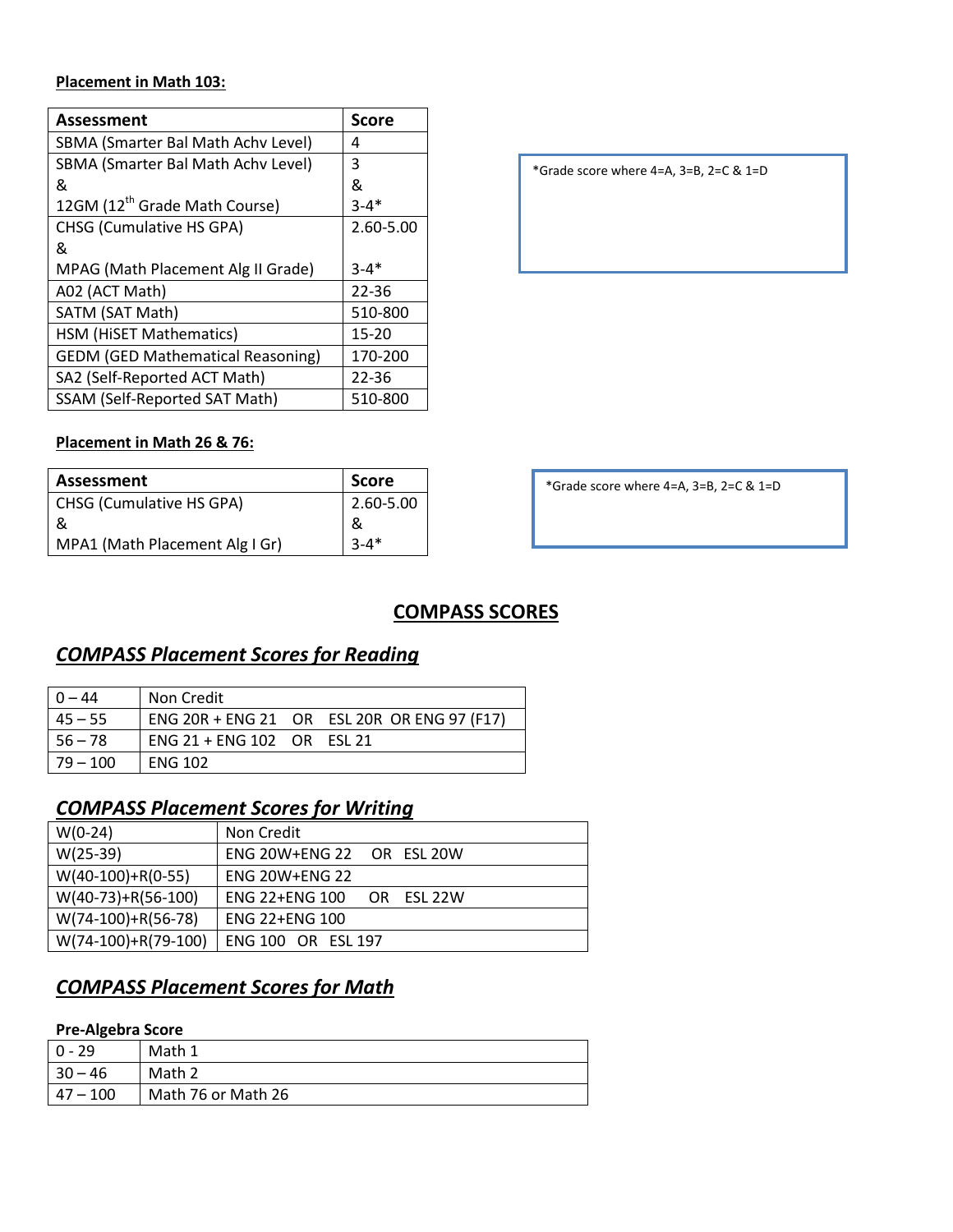#### **Algebra Score**

| $0 - 49$     | Math 76 or Math 26                                       |
|--------------|----------------------------------------------------------|
| $50 - 55$    | Math 100* or 120 (*also requires placement in ENG 100 or |
|              | <b>102)</b>                                              |
| $56 - 74$    | Math 103 or 115                                          |
| $ 75 - 100 $ | Math 135                                                 |

#### **College Algebra Score**

| . .      | .                     |
|----------|-----------------------|
| $0 - 70$ | Math 135              |
|          | $71 - 100$   Math 140 |

### **Trigonometry Score**

| $0 - 64$ | Math 140              |
|----------|-----------------------|
|          | $65 - 100$   Math 205 |

# *COMPASS Placement Scores for Vocational Programs*

#### **Pre-Algebra Score**

| $0 - 29$   | *QM 80 or Math 1 (non-credit ok for ATE programs) |
|------------|---------------------------------------------------|
| $0 - 46$   | *QM 78H (with QM 120H) or *QM 78B (with BUSN 188) |
| 30 - 46    | QM 120T                                           |
| $47 - 100$ | Math 26, BUSN 188, QM 120T or QM 120H             |
|            |                                                   |

\* See Counselor for assistance in selecting appropriate course based on your major.

## *ACCUPLACER Scores-ENGLISH*

### **WritePlacer (AWP)**

| $0 - 2$ | Non-credit/Community School for adults   |
|---------|------------------------------------------|
|         | ENG 20W + 22 or ESL 20W + 20G or ESL 97X |
|         | ENG 22 + 100 or ESL 22W + 22G            |
| $5-8$   | <b>FNG 100</b>                           |

### **Next Generation Reading (AR)**

| 200-236 | Non-credit/Community School for adults          |
|---------|-------------------------------------------------|
|         | 237-249   ENG 20R + 21 or ESL 20R or ESL 97X or |
|         | ENG 97 (F17)                                    |
|         | 250-262   ENG 21 + 102 or ESL 21                |
| 263-300 | <b>LENG 102</b>                                 |

### **WritePlacer ESL (AEE)**

| IFP.                                     |
|------------------------------------------|
| ESL 20W + 20G or ESL 97X or ENG 20W + 22 |
| $FSL 22W + 22G$                          |

*\*Score of 5+ = placement in ENG 100*

### **ESL Reading Skills (AER)**

| 1 52 or less | IFP.                               |
|--------------|------------------------------------|
| l 53-81      | ESL 20R or ENG 20R + 21 or ESL 97X |
| 82-101       | ESL 21 or ENG 21 + 102             |
| $\mathbf{a}$ |                                    |

*\*Score of 102+ = placement in ENG 102*